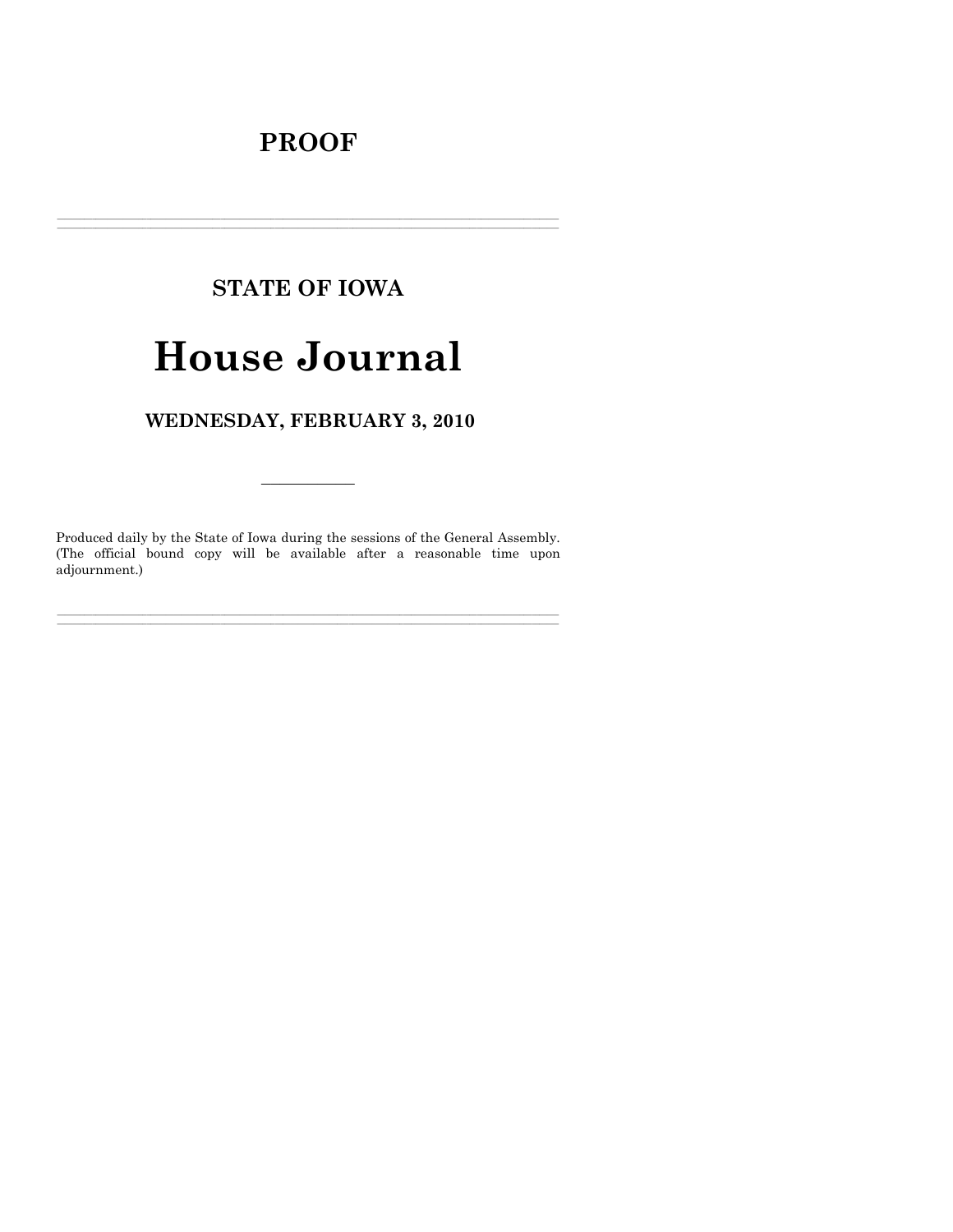### **JOURNAL OF THE HOUSE**

Twenty-fourth Calendar Day - Seventeenth Session Day

Hall of the House of Representatives Des Moines, Iowa, Wednesday, February 3, 2010

 The House met pursuant to adjournment at 9:06 a.m., Zirkelbach of Jones in the chair.

 Prayer was offered by the Honorable Sharon Steckman, state representative from Cerro Gordo County.

#### PLEDGE OF ALLEGIANCE

 The Pledge of Allegiance was led by Gracie Brandsgard, House Page and daughter of Mark Brandsgard, Chief Clerk from West Des Moines.

The Journal of Tuesday, February 2, 2010 was approved.

#### MESSAGES FROM THE SENATE

#### The following messages were received from the Senate:

 Mr. Speaker: I am directed to inform your honorable body that the Senate has on February 2, 2010, passed the following bill in which the concurrence of the Senate was asked:

[House File 2109](http://coolice.legis.state.ia.us/Cool-ICE/default.asp?Category=billinfo&Service=Billbook&frame=1&GA=83&hbill=HF2109), a bill for an act relating to ethics laws by establishing disclosure requirements, providing jurisdictional authority, and allowing certain procedures in resolving ethics complaints, and including effective date provisions.

 Also: That the Senate has on February 2, 2010, passed the following bill in which the concurrence of the Senate was asked:

[House File 2131](http://coolice.legis.state.ia.us/Cool-ICE/default.asp?Category=billinfo&Service=Billbook&frame=1&GA=83&hbill=HF2131), a bill for an act updating references to the federal Truth in Lending Act.

 Also: That the Senate has on February 2, 2010, passed the following bill in which the concurrence of the House is asked:

[Senate File 2075](http://coolice.legis.state.ia.us/Cool-ICE/default.asp?Category=billinfo&Service=Billbook&frame=1&GA=83&hbill=SF2075), a bill for an act requiring reasonable exceptions to insurance rates for consumers whose credit information is influenced by extraordinary life circumstances and providing an applicability date.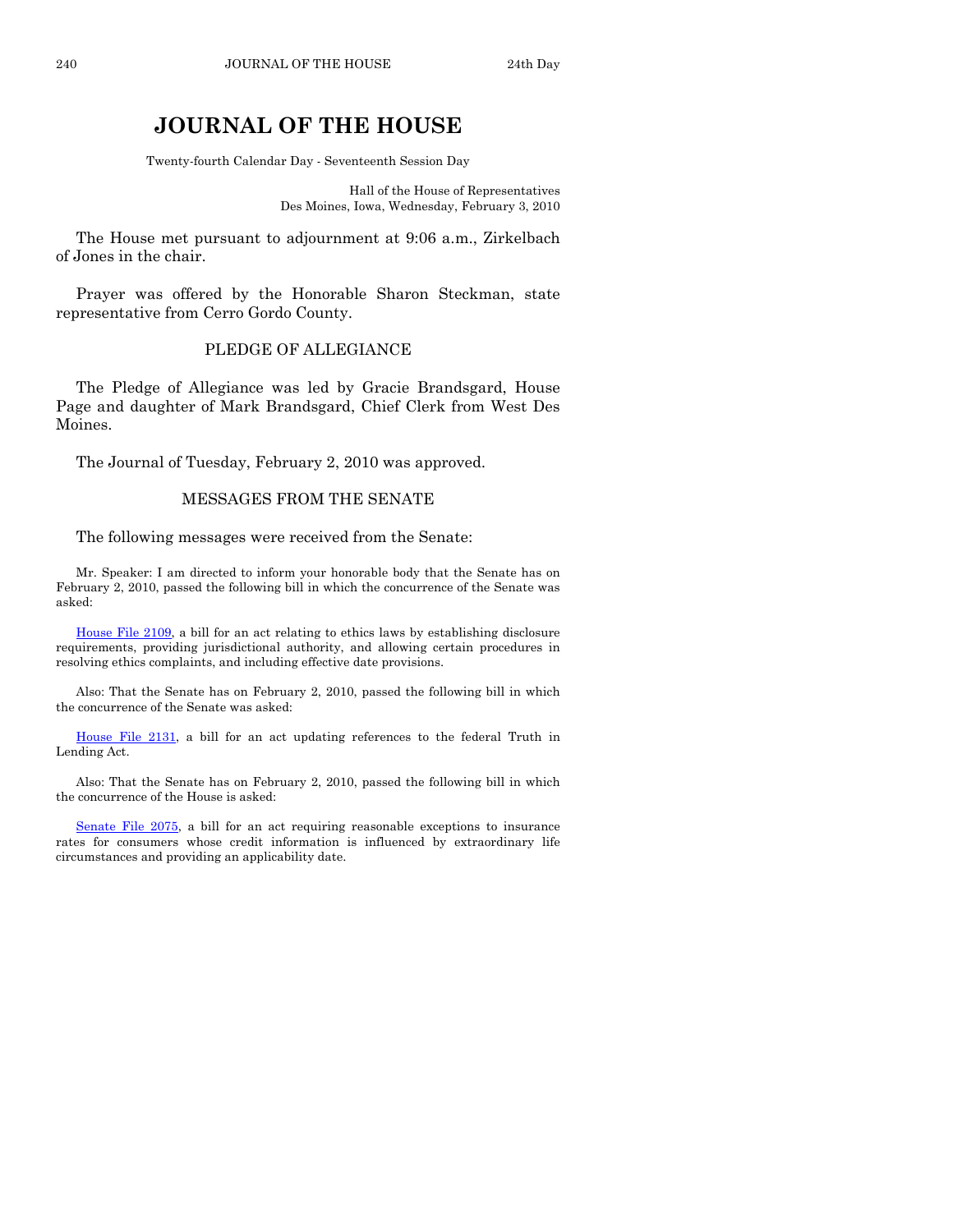Also: That the Senate has on February 2, 2010, passed the following bill in which the concurrence of the House is asked:

[Senate File 2108](http://coolice.legis.state.ia.us/Cool-ICE/default.asp?Category=billinfo&Service=Billbook&frame=1&GA=83&hbill=SF2108), a bill for an act relating to artisan's liens and Iowa's consumer frauds Act and making remedies applicable.

 Also: That the Senate has on February 2, 2010, passed the following bill in which the concurrence of the House is asked:

[Senate File 2117](http://coolice.legis.state.ia.us/Cool-ICE/default.asp?Category=billinfo&Service=Billbook&frame=1&GA=83&hbill=SF2117), a bill for an act to allow therapeutically certified optometrists to supply pharmaceutical-delivering contact lenses.

 Also: That the Senate has on February 2, 2010, passed the following bill in which the concurrence of the House is asked:

[Senate File 2138](http://coolice.legis.state.ia.us/Cool-ICE/default.asp?Category=billinfo&Service=Billbook&frame=1&GA=83&hbill=SF2138), a bill for an act relating to the rights of a donee created by an anatomical gift.

MICHAEL E. MARSHALL, Secretary

#### INTRODUCTION OF BILLS

**[House File 2252](http://coolice.legis.state.ia.us/Cool-ICE/default.asp?Category=billinfo&Service=Billbook&frame=1&GA=83&hbill=HF2252)**, by committee on commerce, a bill for an act relating to artisan's liens and Iowa's consumer frauds Act and making remedies applicable.

Read first time and placed on the **calendar.** 

**[House File 2253](http://coolice.legis.state.ia.us/Cool-ICE/default.asp?Category=billinfo&Service=Billbook&frame=1&GA=83&hbill=HF2253)**, by committee on judiciary, a bill for an act relating to Iowa's uniform disclaimer of property interest Act.

Read first time and placed on the **calendar.** 

**[House File 2254](http://coolice.legis.state.ia.us/Cool-ICE/default.asp?Category=billinfo&Service=Billbook&frame=1&GA=83&hbill=HF2254)**, by Arnold, a bill for an act relating to the disposition of certain former school district funds by the director of the department of education and including effective date, validation, and retroactive applicability provisions.

Read first time and referred to committee on **education.** 

**[House File 2255](http://coolice.legis.state.ia.us/Cool-ICE/default.asp?Category=billinfo&Service=Billbook&frame=1&GA=83&hbill=HF2255)**, by Baudler, Zirkelbach, Horbach, Drake, Reichert, Helland, Schulte, S. Olson, Tjepkes, Arnold, Watts, Roberts, Forristall, Van Engelenhoven, Chambers, Huseman, Worthan, Dolecheck, Grassley, L. Miller, Deyoe, Reasoner, Soderberg, Bell, Gayman, Mertz, Bailey, Marek, Quirk, Hanson, Huser, Swaim,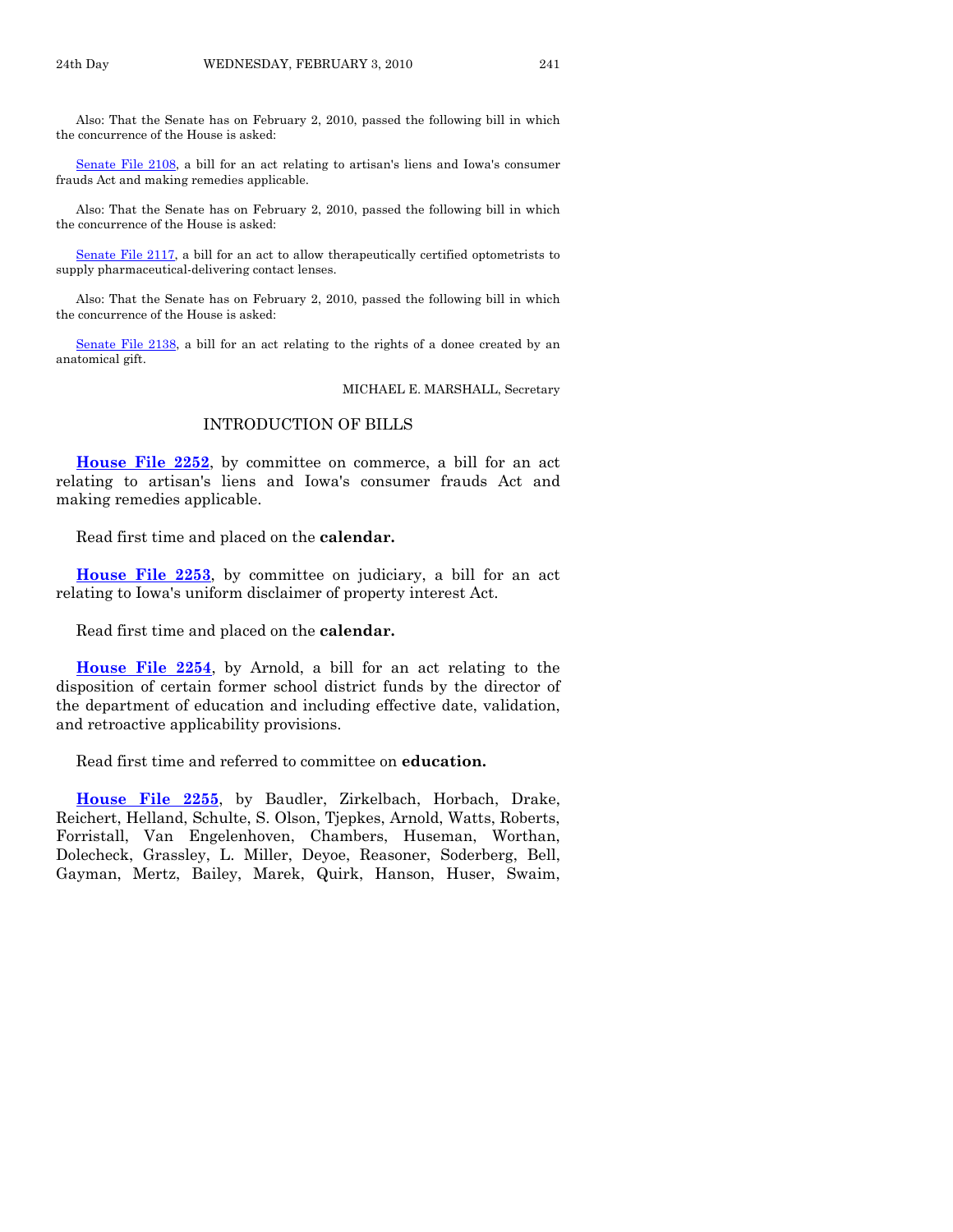Thomas, Ford, Shomshor, Palmer, Tymeson, Rayhons, De Boef, Paulsen, Kaufmann, Lykam, Upmeyer and R. Olson, a bill for an act relating to permits to carry weapons and permits to acquire pistols and revolvers including the dissemination of information relating to persons suffering from mental and substance abuse health-related disorders and the possession of firearms and providing penalties.

Read first time and referred to committee on **public safety.** 

**[House File 2256](http://coolice.legis.state.ia.us/Cool-ICE/default.asp?Category=billinfo&Service=Billbook&frame=1&GA=83&hbill=HF2256)**, by Mertz, a bill for an act providing an appropriation to reimburse the governing body of a drainage district for repairs associated with a lake owned by the department of natural resources.

Read first time and referred to committee on **agriculture.** 

**[House File 2257](http://coolice.legis.state.ia.us/Cool-ICE/default.asp?Category=billinfo&Service=Billbook&frame=1&GA=83&hbill=HF2257)**, by Anderson, a bill for an act relating to animal cruelty, and making penalties applicable.

Read first time and referred to committee on **public safety.** 

**[House File 2258](http://coolice.legis.state.ia.us/Cool-ICE/default.asp?Category=billinfo&Service=Billbook&frame=1&GA=83&hbill=HF2258)**, by Van Engelenhoven, a bill for an act allowing the use of an interactive video teleconferencing system in involuntary commitment hearings for chronic substance abusers and mentally ill persons.

Read first time and referred to committee on **judiciary.** 

**[House File 2259](http://coolice.legis.state.ia.us/Cool-ICE/default.asp?Category=billinfo&Service=Billbook&frame=1&GA=83&hbill=HF2259)**, by Schultz, a bill for an act prohibiting the use of state funding and personnel for advertising associated with the hawk-i program.

Read first time and referred to committee on **human resources.** 

**[House File 2260](http://coolice.legis.state.ia.us/Cool-ICE/default.asp?Category=billinfo&Service=Billbook&frame=1&GA=83&hbill=HF2260)**, by Schultz, a bill for an act relating to a pharmacist's refusal to dispense a specific medication.

Read first time and referred to committee on **human resources.**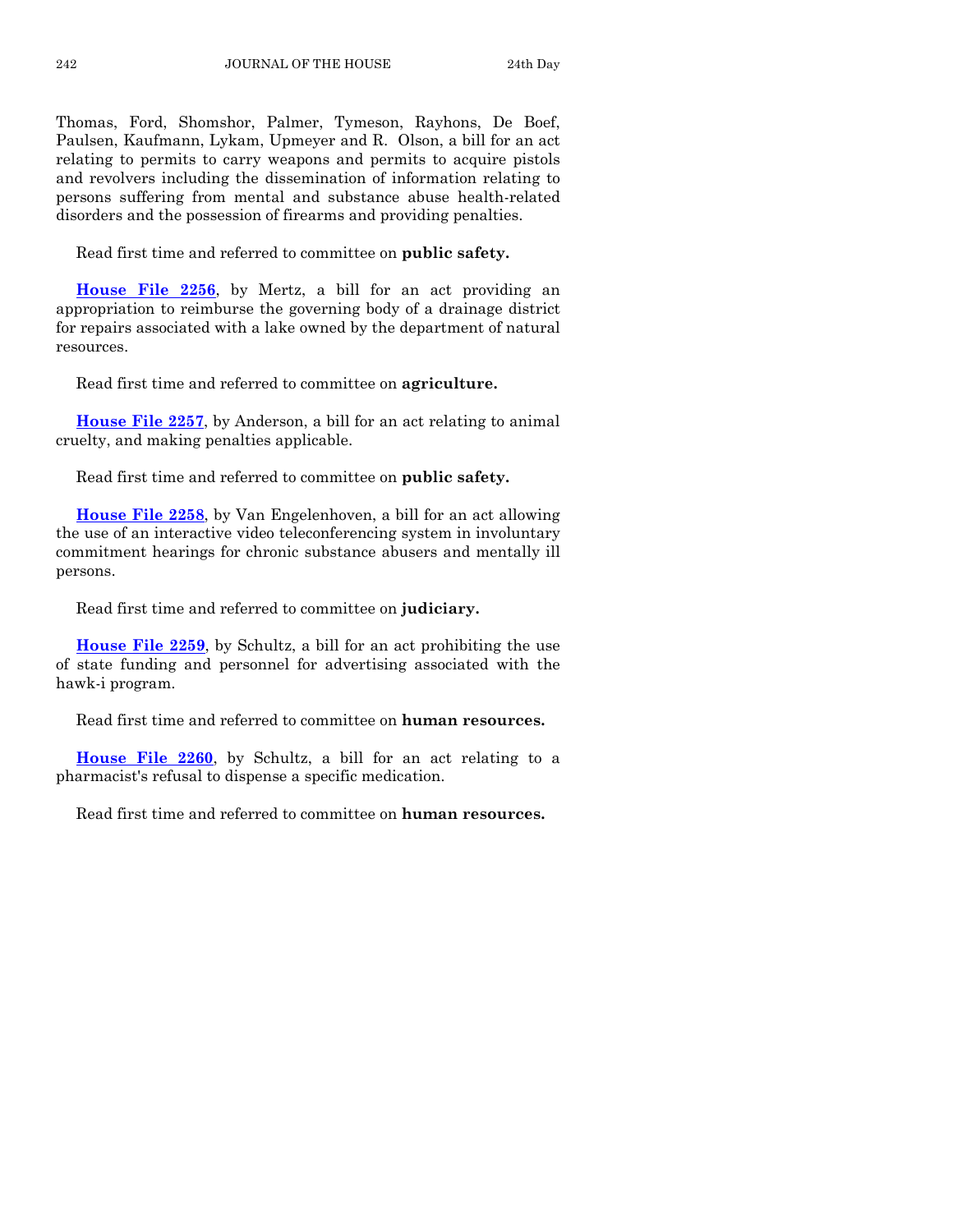**[House File 2261](http://coolice.legis.state.ia.us/Cool-ICE/default.asp?Category=billinfo&Service=Billbook&frame=1&GA=83&hbill=HF2261)**, by Burt, a bill for an act relating to requirements for certain interscholastic athletic contests and competitions.

Read first time and referred to committee on **education.** 

**[House File 2262](http://coolice.legis.state.ia.us/Cool-ICE/default.asp?Category=billinfo&Service=Billbook&frame=1&GA=83&hbill=HF2262)**, by Sorenson, Deyoe, De Boef, Hagenow, Windschitl, Alons, Kaufmann, Chambers, Upmeyer, Rants, Sands, Horbach, Arnold, Struyk, Paulsen, Tymeson, Roberts and Soderberg, a bill for an act asserting the sovereignty of the state of Iowa.

Read first time and referred to committee on **state government.** 

**[House File 2263](http://coolice.legis.state.ia.us/Cool-ICE/default.asp?Category=billinfo&Service=Billbook&frame=1&GA=83&hbill=HF2263)**, by Sorenson, Baudler, Hagenow, De Boef, Tymeson, Windschitl, Helland, Lukan, Chambers, Schultz, Paulsen, Huseman, Rants, Sands, Horbach, Arnold, Struyk, Roberts and Soderberg, a bill for an act relating to verification of social security numbers for public programs under the purview of the department of human services.

Read first time and referred to committee on **human resources.** 

**[House File 2264](http://coolice.legis.state.ia.us/Cool-ICE/default.asp?Category=billinfo&Service=Billbook&frame=1&GA=83&hbill=HF2264)**, by Grassley, a bill for an act relating to the emergency detention or hospitalization of a person incapacitated by a chemical substance or with a serious mental impairment.

Read first time and referred to committee on **human resources.** 

**[House File 2265](http://coolice.legis.state.ia.us/Cool-ICE/default.asp?Category=billinfo&Service=Billbook&frame=1&GA=83&hbill=HF2265)**, by Roberts, a bill for an act relating to employees of the department of human services potentially subject to discharge, suspension, or reduction in job classification or pay grade for cause.

Read first time and referred to committee on **labor.** 

#### SPECIAL PRESENTATION

 Smith of Marshall introduced to the House the Honorable Paul Scherrman, former state representative from Dubuque County.

The House rose and expressed its welcome.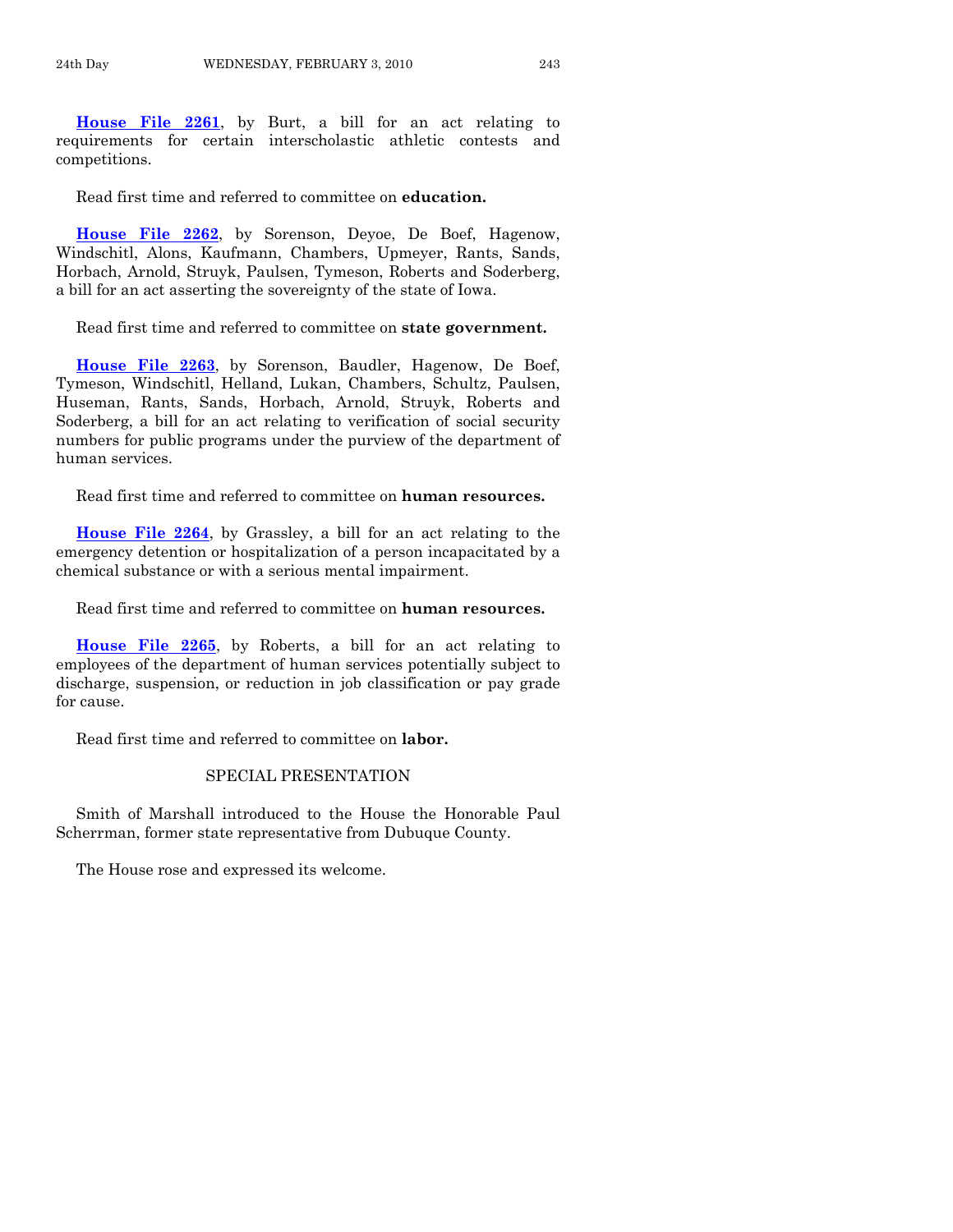#### ADOPTION OF [HOUSE RESOLUTION 106](http://coolice.legis.state.ia.us/Cool-ICE/default.asp?Category=billinfo&Service=Billbook&frame=1&GA=83&hbill=HR106)

 Reichert of Muscatine, Kressig of Black Hawk and Murphy of Dubuque called up for consideration **[House Resolution 106](http://coolice.legis.state.ia.us/Cool-ICE/default.asp?Category=billinfo&Service=Billbook&frame=1&GA=83&hbill=HR106)**, a resolution to recognize the Iowa Small Business Development Centers and honor 2009 award winners Sarah Gall, Gina Blean, and Kelly Heysinger, and moved its adoption.

The motion prevailed and the resolution was adopted.

 On motion by McCarthy of Polk, the House was recessed at 9:16 a.m., until 4:00 p.m.

#### AFTERNOON SESSION

 The House reconvened at 4:15 p.m., Zirkelbach of Jones in the chair.

#### CONSIDERATION OF BILLS Regular Calendar

**[House File 2183,](http://coolice.legis.state.ia.us/Cool-ICE/default.asp?Category=billinfo&Service=Billbook&frame=1&GA=83&hbill=HF2183)** a bill for an act relating to the organization and duties of the state board of health, was taken up for consideration.

 Thede of Scott moved that the bill be read a last time now and placed upon its passage which motion prevailed and the bill was read a last time.

On the question "Shall the bill pass?" [\(H.F. 2183\)](http://coolice.legis.state.ia.us/Cool-ICE/default.asp?Category=billinfo&Service=Billbook&frame=1&GA=83&hbill=HF2183)

The ayes were, 100:

| Abdul-Samad | Alons   | Anderson | Arnold   |
|-------------|---------|----------|----------|
| Bailey      | Baudler | Beard    | Bell     |
| Berry       | Bukta   | Burt     | Chambers |
| Cohoon      | Cownie  | De Boef  | Devoe    |
| Dolecheck   | Drake   | Ficken   | Ford     |
| Forristall  | Frevert | Gaskill  | Gayman   |
| Grassley    | Hagenow | Hanson   | Heaton   |
| Heddens     | Helland | Horbach  | Hunter   |
| Huseman     | Huser   | Isenhart | Jacoby   |
| Kaufmann    | Kearns  | Kelley   | Koester  |
| Kressig     | Kuhn    | Lensing  | Lukan    |
| Lykam       | Marek   | Mascher  | May      |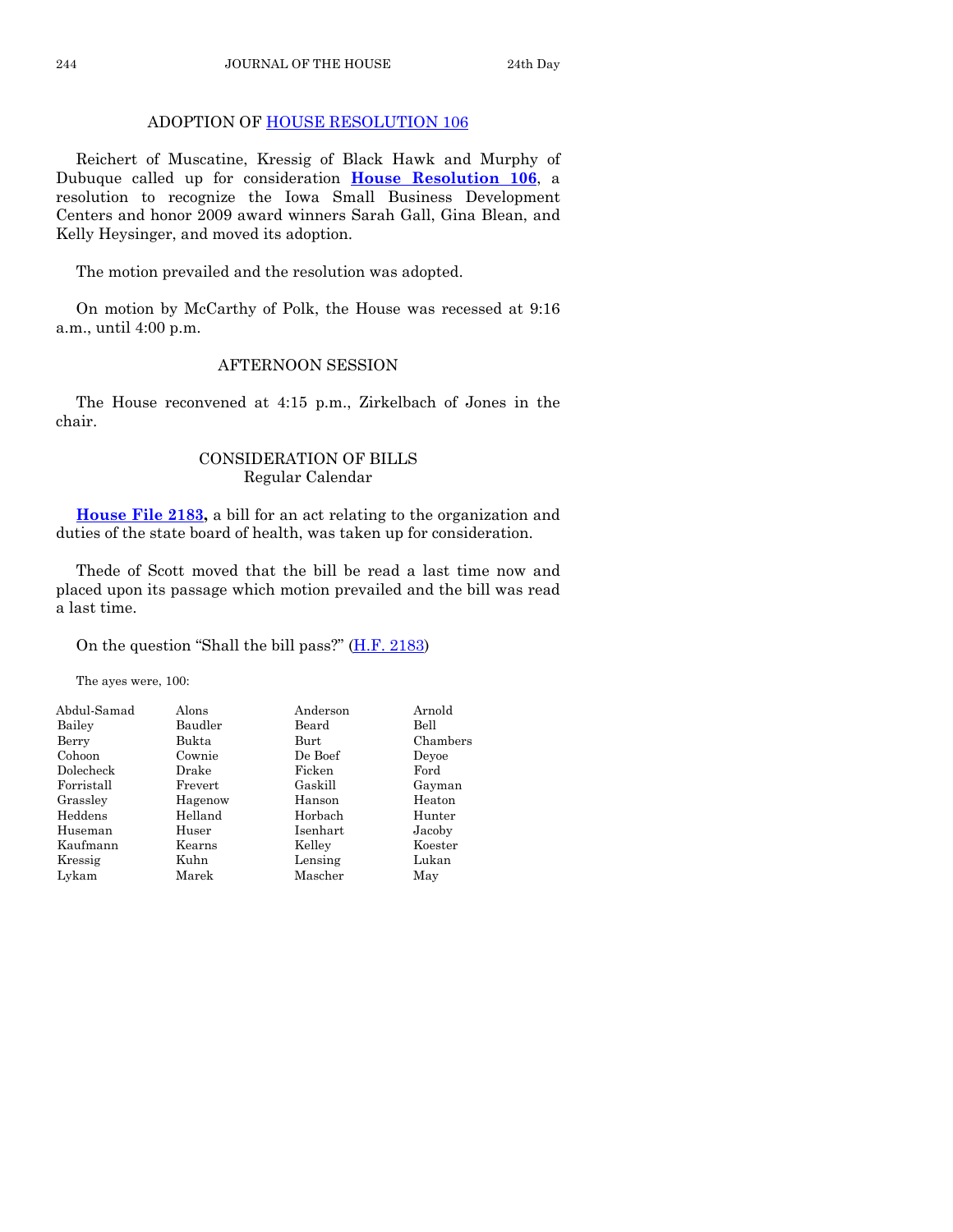| McCarthy         | ${\rm Mertz}$     | Miller, H. | Miller, L.  |
|------------------|-------------------|------------|-------------|
| Murphy, Spkr.    | Oldson            | Olson. D.  | Olson, R.   |
| Olson, S.        | Olson, T.         | Palmer     | Paulsen     |
| Petersen         | Pettengill        | Quirk      | Raecker     |
| Rants            | Rayhons           | Reasoner   | Reichert    |
| Roberts          | Running-Marquardt | Sands      | Schueller   |
| Schulte          | Schultz           | Shomshor   | Smith       |
| Soderberg        | Sorenson          | Steckman   | Struyk      |
| Swaim            | Sweeney           | Taylor     | Thede       |
| Thomas           | Tiepkes           | Tymeson    | Upmeyer     |
| Van Engelenhoven | Wagner            | Watts      | Wendt       |
| Wenthe           | Wessel-Kroeschell | Whitead    | Willems     |
| Winckler         | Windschitl        | Worthan    | Zirkelbach. |
|                  |                   |            | Presiding   |

The nays were, none.

Absent or not voting, none.

 The bill having received a constitutional majority was declared to have passed the House and the title was agreed to.

#### IMMEDIATE MESSAGE

 McCarthy of Polk asked and received unanimous consent that **[House File 2183](http://coolice.legis.state.ia.us/Cool-ICE/default.asp?Category=billinfo&Service=Billbook&frame=1&GA=83&hbill=HF2183)** be immediately messaged to the Senate.

**[House File 2148,](http://coolice.legis.state.ia.us/Cool-ICE/default.asp?Category=billinfo&Service=Billbook&frame=1&GA=83&hbill=HF2148)** a bill for an act relating to eligible lenders for the home ownership assistance program for military members, was taken up for consideration.

 Sweeney of Hardin moved that the bill be read a last time now and placed upon its passage which motion prevailed and the bill was read a last time.

On the question "Shall the bill pass?" [\(H.F. 2148\)](http://coolice.legis.state.ia.us/Cool-ICE/default.asp?Category=billinfo&Service=Billbook&frame=1&GA=83&hbill=HF2148)

The ayes were, 100:

| Abdul-Samad | Alons   | Anderson | Arnold   |
|-------------|---------|----------|----------|
| Bailey      | Baudler | Beard    | Bell     |
| Berry       | Bukta   | Burt     | Chambers |
| Cohoon      | Cownie  | De Boef  | Devoe    |
| Dolecheck   | Drake   | Ficken   | Ford     |
| Forristall  | Frevert | Gaskill  | Gayman   |
| Grassley    | Hagenow | Hanson   | Heaton   |
| Heddens     | Helland | Horbach  | Hunter   |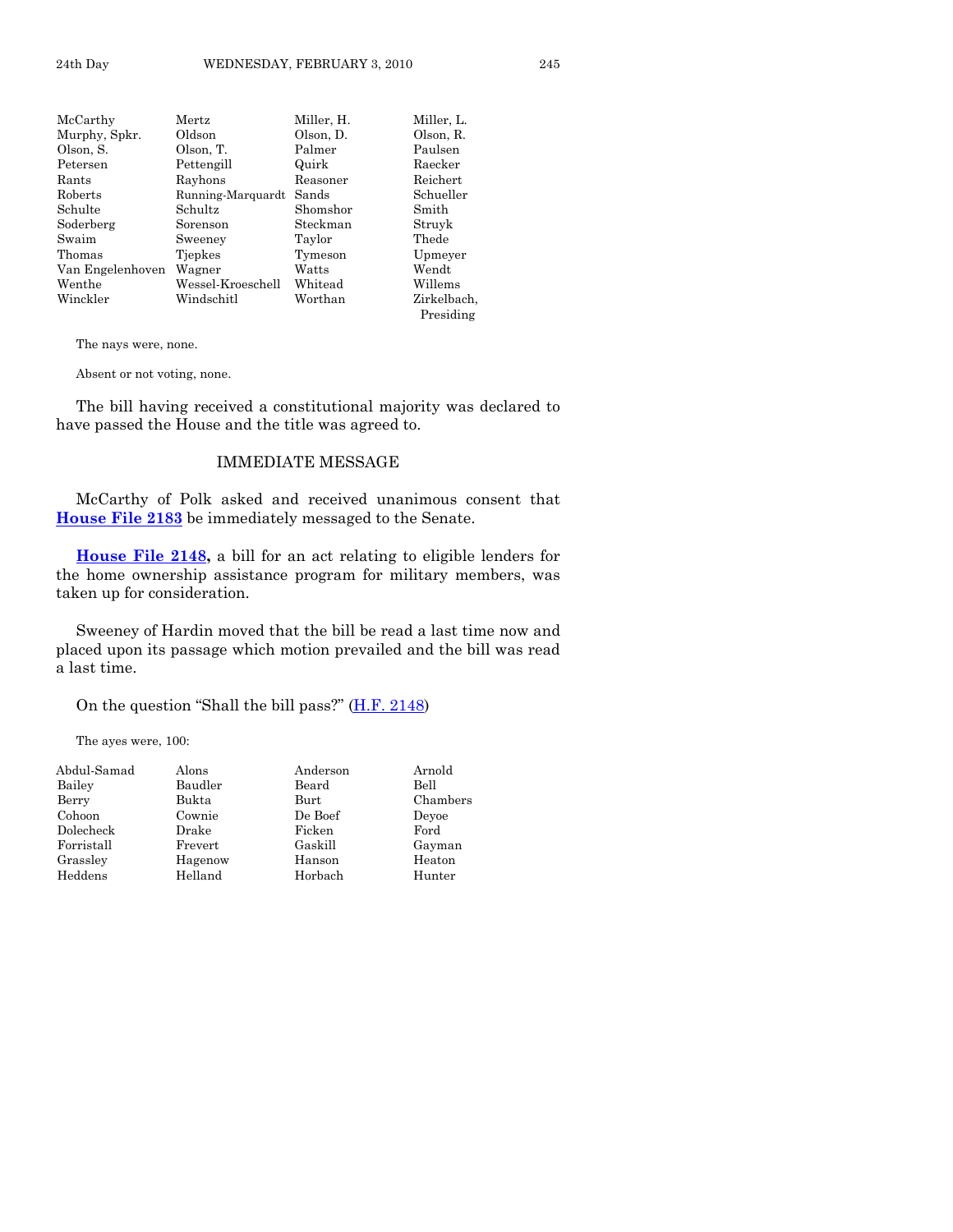| Huseman          | Huser             | Isenhart   | Jacoby      |
|------------------|-------------------|------------|-------------|
| Kaufmann         | Kearns            | Kelley     | Koester     |
| Kressig          | Kuhn              | Lensing    | Lukan       |
| Lykam            | Marek             | Mascher    | May         |
| McCarthy         | Mertz             | Miller, H. | Miller, L.  |
| Murphy, Spkr.    | Oldson            | Olson, D.  | Olson, R.   |
| Olson, S.        | Olson, T.         | Palmer     | Paulsen     |
| Petersen         | Pettengill        | Quirk      | Raecker     |
| Rants            | Rayhons           | Reasoner   | Reichert    |
| Roberts          | Running-Marquardt | Sands      | Schueller   |
| Schulte          | Schultz           | Shomshor   | Smith       |
| Soderberg        | Sorenson          | Steckman   | Struyk      |
| Swaim            | Sweeney           | Taylor     | Thede       |
| Thomas           | Tjepkes           | Tymeson    | Upmeyer     |
| Van Engelenhoven | Wagner            | Watts      | Wendt       |
| Wenthe           | Wessel-Kroeschell | Whitead    | Willems     |
| Winckler         | Windschitl        | Worthan    | Zirkelbach, |
|                  |                   |            | Presiding   |

The nays were, none.

Absent or not voting and none.

 The bill having received a constitutional majority was declared to have passed the House and the title was agreed to.

#### [HOUSE FILE 2055](http://coolice.legis.state.ia.us/Cool-ICE/default.asp?Category=billinfo&Service=Billbook&frame=1&GA=83&hbill=HF2055) WITHDRAWN

 Sweeney of Hardin asked and received unanimous consent to withdraw [House File 2055](http://coolice.legis.state.ia.us/Cool-ICE/default.asp?Category=billinfo&Service=Billbook&frame=1&GA=83&hbill=HF2055) from further consideration by the House.

#### IMMEDIATE MESSAGE

 McCarthy of Polk asked and received unanimous consent that **[House File 2148](http://coolice.legis.state.ia.us/Cool-ICE/default.asp?Category=billinfo&Service=Billbook&frame=1&GA=83&hbill=HF2148)** be immediately messaged to the Senate.

#### INTRODUCTION OF BILLS

**[House File 2266](http://coolice.legis.state.ia.us/Cool-ICE/default.asp?Category=billinfo&Service=Billbook&frame=1&GA=83&hbill=HF2266)**, by Gaskill, a bill for an act relating to public utility operation and regulation.

Read first time and referred to committee on **commerce.** 

**[House File 2267](http://coolice.legis.state.ia.us/Cool-ICE/default.asp?Category=billinfo&Service=Billbook&frame=1&GA=83&hbill=HF2267)**, by Sorenson, Windschitl, Tymeson, De Boef, Schultz, Hagenow, Struyk, S. Olson, Paulsen, Pettengill, Chambers, Watts, Helland, Deyoe, Alons, Rants, Huseman and Horbach, a bill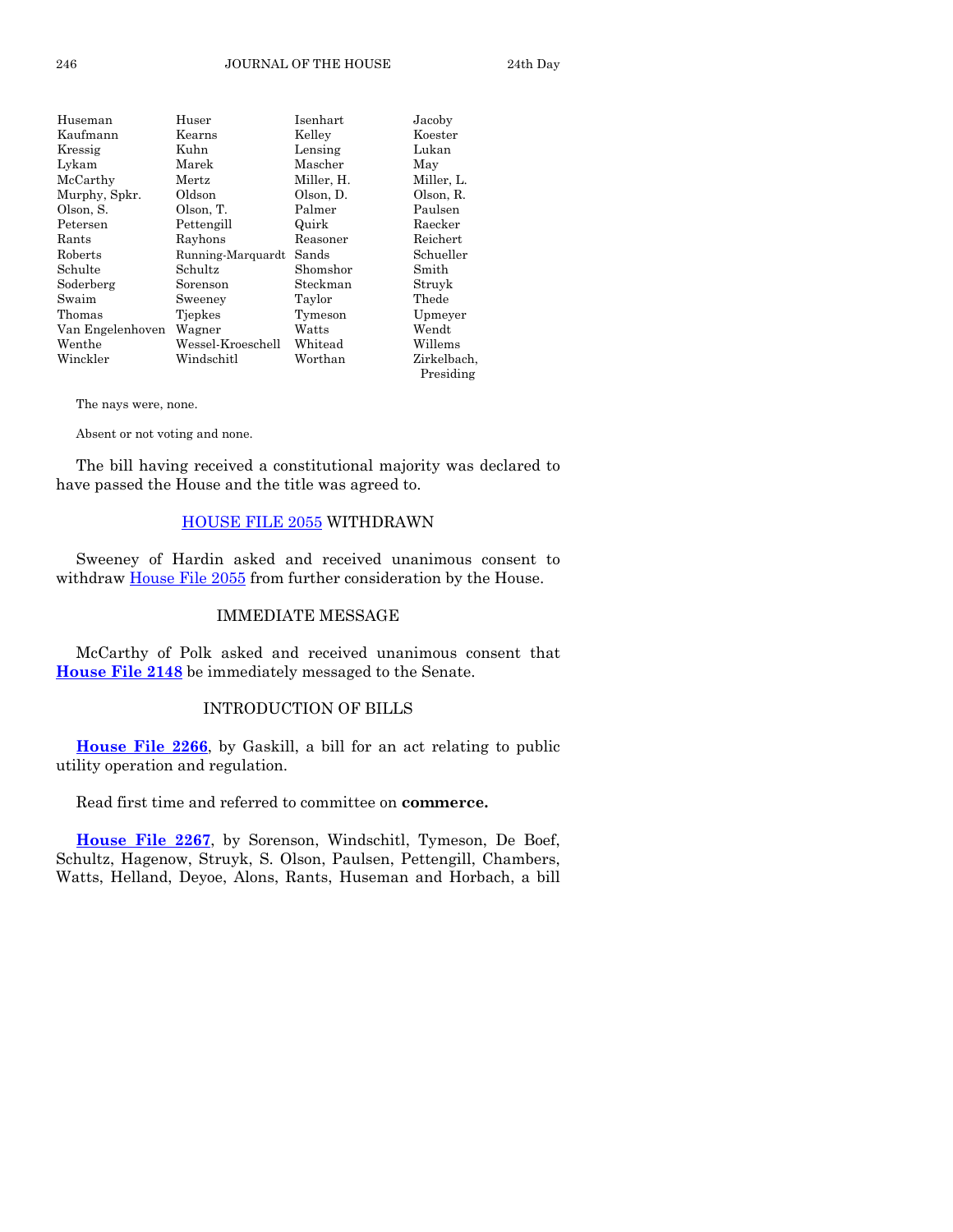for an act eliminating the requirement that a person who acquires ownership of a pistol or revolver must apply for and be issued an annual permit to acquire a pistol or revolver.

Read first time and referred to committee on **public safety.** 

**[House File 2268](http://coolice.legis.state.ia.us/Cool-ICE/default.asp?Category=billinfo&Service=Billbook&frame=1&GA=83&hbill=HF2268)**, by Raecker, a bill for an act relating to the establishment of frontier schools.

Read first time and referred to committee on **education.** 

**[House File 2269](http://coolice.legis.state.ia.us/Cool-ICE/default.asp?Category=billinfo&Service=Billbook&frame=1&GA=83&hbill=HF2269)**, by Mascher, a bill for an act expanding the educational standards to include age-appropriate comprehensive sexuality education instruction at the elementary and secondary grade levels.

Read first time and referred to committee on **education.** 

**[House File 2270](http://coolice.legis.state.ia.us/Cool-ICE/default.asp?Category=billinfo&Service=Billbook&frame=1&GA=83&hbill=HF2270)**, by Abdul-Samad, a bill for an act relating to a foreign language requirement at the elementary school level for school districts and including an effective date provision.

Read first time and referred to committee on **education.** 

**[House File 2271](http://coolice.legis.state.ia.us/Cool-ICE/default.asp?Category=billinfo&Service=Billbook&frame=1&GA=83&hbill=HF2271)**, by Abdul-Samad, a bill for an act establishing a loan forgiveness program and fund for dentists who practice in certain rural areas of the state.

Read first time and referred to committee on **education.** 

**[House File 2272](http://coolice.legis.state.ia.us/Cool-ICE/default.asp?Category=billinfo&Service=Billbook&frame=1&GA=83&hbill=HF2272)**, by Bailey and Helland, a bill for an act removing specified fees imposed for the formation of designated forms of businesses.

Read first time and referred to committee on **commerce.** 

**[House File 2273](http://coolice.legis.state.ia.us/Cool-ICE/default.asp?Category=billinfo&Service=Billbook&frame=1&GA=83&hbill=HF2273)**, by Mertz, a bill for an act relating to drainage districts, by modifying the amount of a bid security required to be submitted by bidders proposing to make improvements and modifying the threshold amount requiring the letting of bids to construct an improvement, and including effective date provisions.

Read first time and referred to committee on **agriculture.**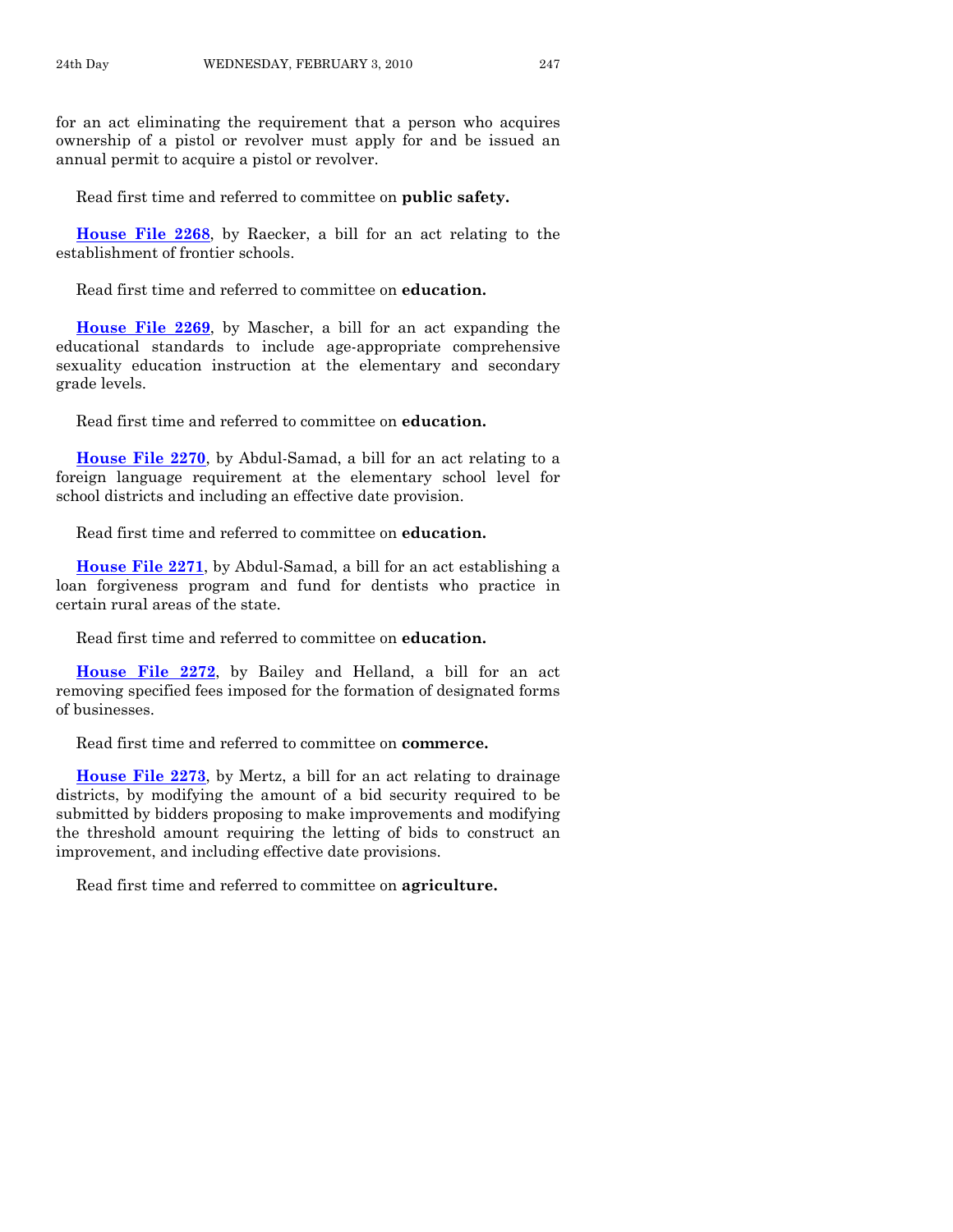**[House File 2274](http://coolice.legis.state.ia.us/Cool-ICE/default.asp?Category=billinfo&Service=Billbook&frame=1&GA=83&hbill=HF2274)**, by Abdul-Samad and Willems, a bill for an act concerning workplace accommodations for employees who express breast milk.

Read first time and referred to committee on **labor.** 

**[House File 2275](http://coolice.legis.state.ia.us/Cool-ICE/default.asp?Category=billinfo&Service=Billbook&frame=1&GA=83&hbill=HF2275)**, by Palmer, a bill for an act expanding the definition of criminal mischief in the third degree, and providing penalties.

Read first time and referred to committee on **judiciary.** 

**[House File 2276](http://coolice.legis.state.ia.us/Cool-ICE/default.asp?Category=billinfo&Service=Billbook&frame=1&GA=83&hbill=HF2276)**, by Upmeyer and Huser, a bill for an act relating to program criteria for the hawk-i and IowaCare programs under the purview of the department of human services.

Read first time and referred to committee on **human resources.** 

**[House File 2277](http://coolice.legis.state.ia.us/Cool-ICE/default.asp?Category=billinfo&Service=Billbook&frame=1&GA=83&hbill=HF2277)**, by Huser, a bill for an act prohibiting cities and counties from adopting or enforcing ordinances that require a landlord to evict or impose certain restrictions or penalties on residential tenants and including effective date provisions.

Read first time and referred to committee on **local government.** 

**[House File 2278](http://coolice.legis.state.ia.us/Cool-ICE/default.asp?Category=billinfo&Service=Billbook&frame=1&GA=83&hbill=HF2278)**, by Schultz and Windschitl, a bill for an act relating to adoption eligibility criteria established by private childplacing agencies.

Read first time and referred to committee on **human resources.** 

**[House File 2279](http://coolice.legis.state.ia.us/Cool-ICE/default.asp?Category=billinfo&Service=Billbook&frame=1&GA=83&hbill=HF2279)**, by Huser, a bill for an act relating to the use of multiple credit report inquiries as a negative factor in insurance scoring or for purposes of underwriting or rating a personal insurance policy.

Read first time and referred to committee on **commerce.** 

**[House File 2280](http://coolice.legis.state.ia.us/Cool-ICE/default.asp?Category=billinfo&Service=Billbook&frame=1&GA=83&hbill=HF2280)**, by committee on public safety, a bill for an act providing for the treatment of animals other than agricultural animals, by providing for regulation of commercial establishments, providing for reporting of threatened animals, providing for fees, providing penalties, and including effective date provisions.

Read first time and placed on the **calendar.**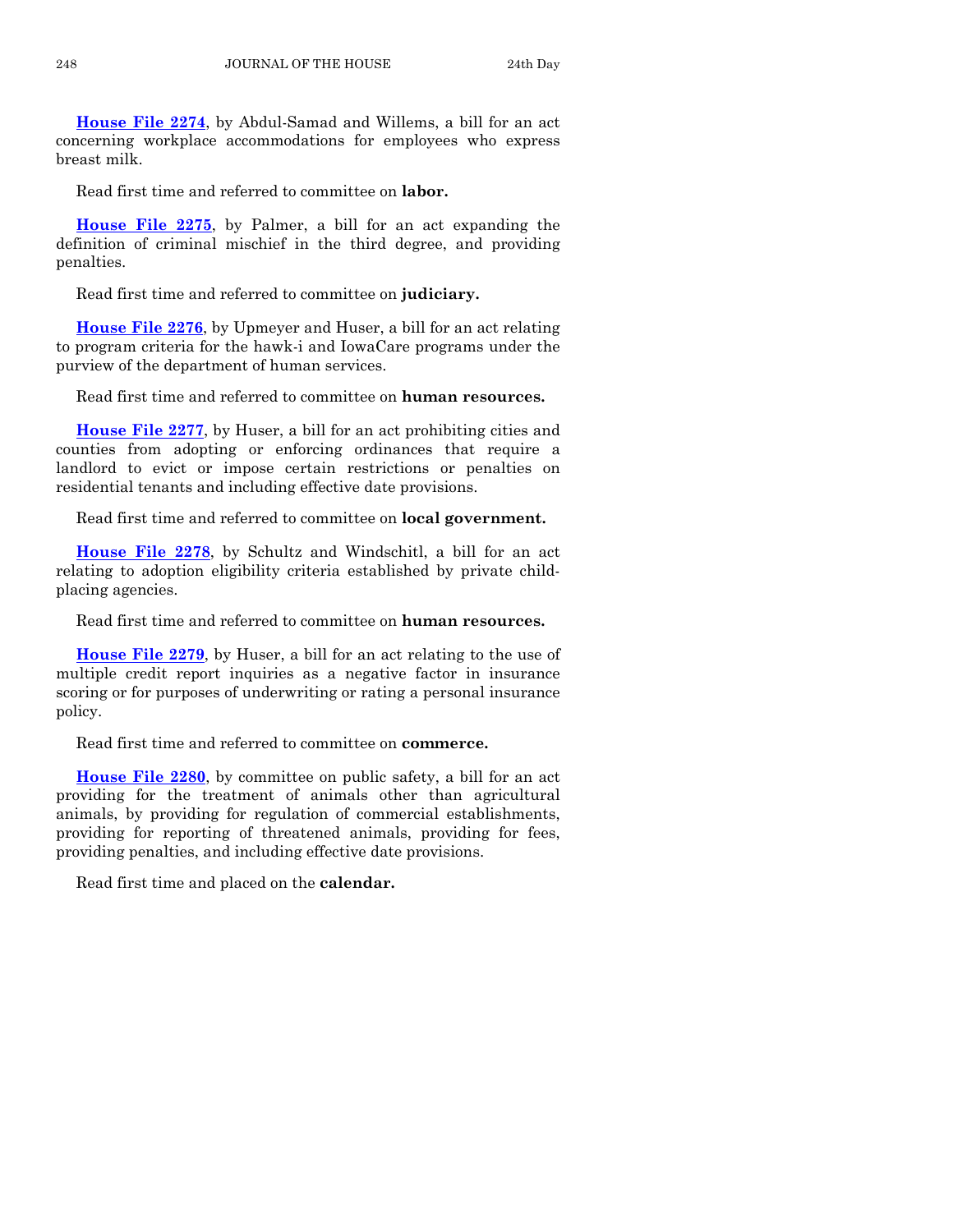#### SENATE MESSAGES CONSIDERED

**[Senate File 2075](http://coolice.legis.state.ia.us/Cool-ICE/default.asp?Category=billinfo&Service=Billbook&frame=1&GA=83&hbill=SF2075)**, by committee on commerce, a bill for an act requiring reasonable exceptions to insurance rates for consumers whose credit information is influenced by extraordinary life circumstances and providing an applicability date.

Read first time and referred to committee on **commerce.** 

**[Senate File 2108](http://coolice.legis.state.ia.us/Cool-ICE/default.asp?Category=billinfo&Service=Billbook&frame=1&GA=83&hbill=SF2108)**, by committee on judiciary, a bill for an act relating to artisan's liens and Iowa's consumer frauds Act and making remedies applicable and including effective date provisions.

Read first time and **passed on file.** 

**[Senate File 2117](http://coolice.legis.state.ia.us/Cool-ICE/default.asp?Category=billinfo&Service=Billbook&frame=1&GA=83&hbill=SF2117)**, by committee on human resources, a bill for an act to allow therapeutically certified optometrists to supply pharmaceutical-delivering contact lenses.

Read first time and **passed on file.** 

**[Senate File 2138](http://coolice.legis.state.ia.us/Cool-ICE/default.asp?Category=billinfo&Service=Billbook&frame=1&GA=83&hbill=SF2138)**, by committee on judiciary, a bill for an act relating to the rights of a donee created by an anatomical gift.

Read first time and referred to committee on **judiciary.** 

#### COMMUNICATIONS RECEIVED

 The following communications were received and filed in the office of the Chief Clerk:

#### AUDITOR OF STATE

 Iowa Communications Network (ICN) savings report, pursuant to Chapter 8D.10, Code of Iowa.

#### DEPARTMENT OF ECONOMIC DEVELOPMENT

Endow Iowa report, pursuant to Chapter 15E.301, Code of Iowa.

#### DEPARTMENT OF HUMAN RIGHTS

 Commission of Native American Affairs 2009 annual report, pursuant to Chapter 216, Code of Iowa.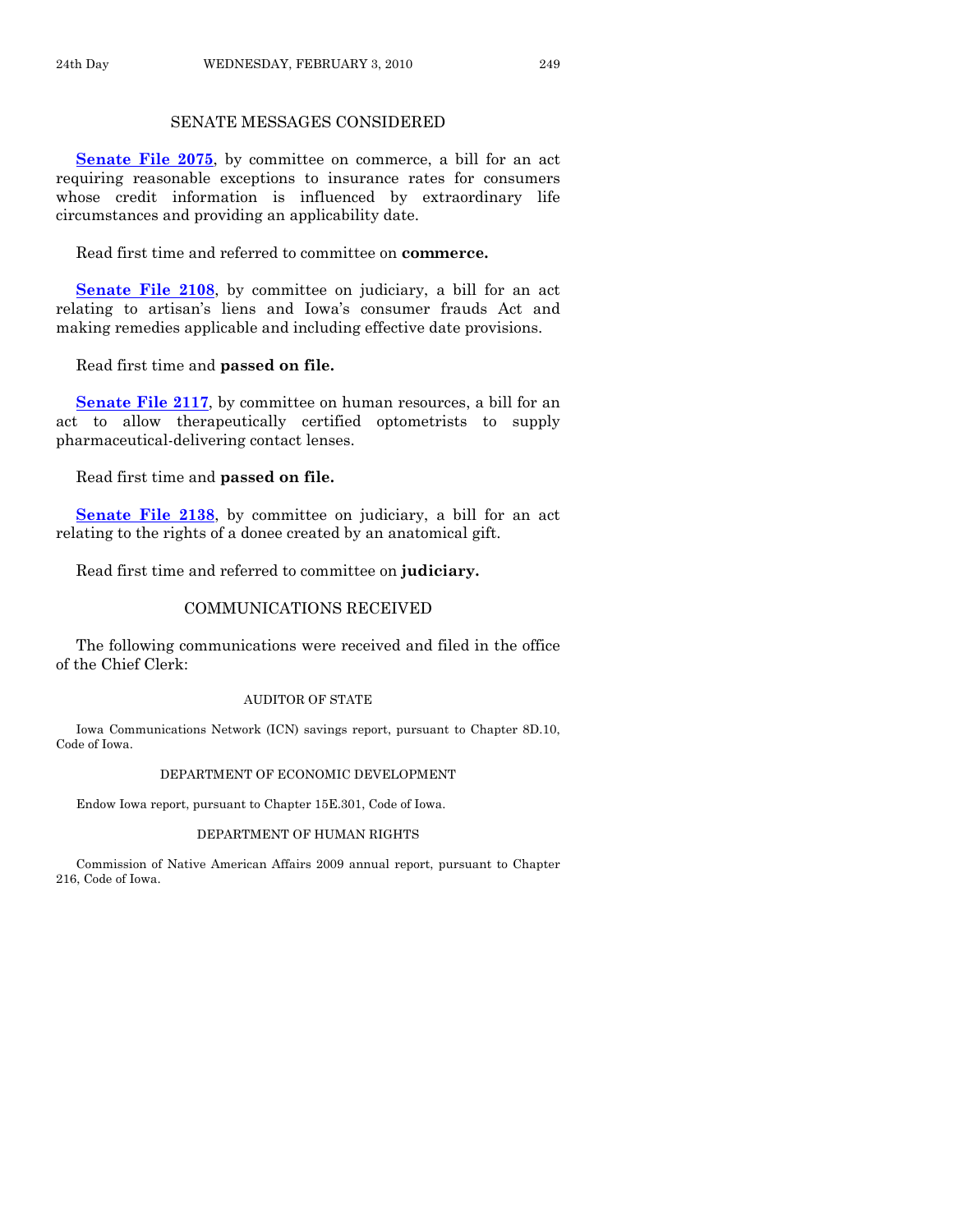#### DEPARTMENT OF REVENUE

 2009 Streamlined Sales Tax Advisory Council report, pursuant to Chapter 423, Code of Iowa.

#### DEPARTMENT OF TRANSPORTATION

 Midwest Regional Rail Passenger Report, pursuant to Chapter 327J.3(1), Code of Iowa.

 Report on Registered Flex Fuel Vehicles, pursuant to Chapter 452.33(3), Code of Iowa.

 Report of usage and savings with the Iowa Communications Network (ICN), pursuant to Chapter 8D.10, Code of Iowa.

#### ENVIRONMENTAL PROTECTION COMMISSION

Annual report, pursuant to Chapter 455B.105(5), Code of Iowa.

#### IOWA COUNTY ENGINEERS ASSOCIATION SERVICE BUREAU

Annual report of activities, pursuant to Chapter 312.3B, Code of Iowa.

#### IOWA UTILITIES BOARD

Annual report of contribution funds, pursuant to Chapter 476.66(6), Code of Iowa.

#### SUBCOMMITTEE ASSIGNMENTS

#### **[House Joint Resolution 2008](http://coolice.legis.state.ia.us/Cool-ICE/default.asp?Category=billinfo&Service=Billbook&frame=1&GA=83&hbill=HJR2008)**

Local Government: Gaskill, Chair; Grassley and Kuhn.

#### **[House File 425](http://coolice.legis.state.ia.us/Cool-ICE/default.asp?Category=billinfo&Service=Billbook&frame=1&GA=83&hbill=HF425) Reassigned**

Judiciary: Mertz, Chair; Palmer and Schulte.

#### **[House File 783](http://coolice.legis.state.ia.us/Cool-ICE/default.asp?Category=billinfo&Service=Billbook&frame=1&GA=83&hbill=HF783)**

Economic Growth: Ford, Chair; Kelley and Sorenson.

#### **[House File 2151](http://coolice.legis.state.ia.us/Cool-ICE/default.asp?Category=billinfo&Service=Billbook&frame=1&GA=83&hbill=HF2151)**

Commerce: Kelley, Chair; Quirk, Reichert, Soderberg and Wagner.

#### **[House File 2163](http://coolice.legis.state.ia.us/Cool-ICE/default.asp?Category=billinfo&Service=Billbook&frame=1&GA=83&hbill=HF2163)**

Commerce: Zirkelbach, Chair; Jacoby and Pettengill.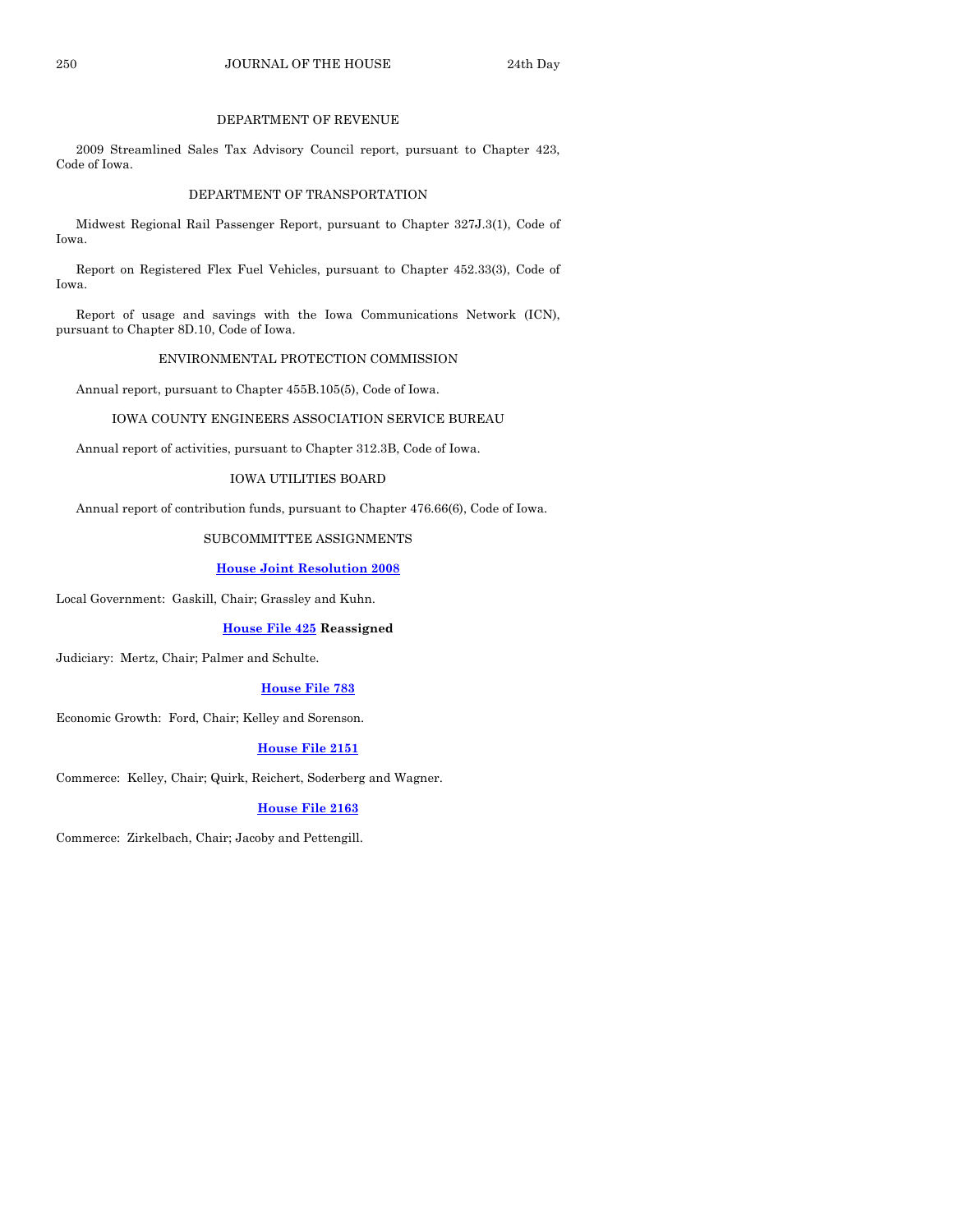#### **[House File 2164](http://coolice.legis.state.ia.us/Cool-ICE/default.asp?Category=billinfo&Service=Billbook&frame=1&GA=83&hbill=HF2164)**

Judiciary: R. Olson, Chair; Ford and Schultz.

#### **[House File 2165](http://coolice.legis.state.ia.us/Cool-ICE/default.asp?Category=billinfo&Service=Billbook&frame=1&GA=83&hbill=HF2165)**

Judiciary: R. Olson, Chair; Ford and Kaufmann.

#### **[House File 2166](http://coolice.legis.state.ia.us/Cool-ICE/default.asp?Category=billinfo&Service=Billbook&frame=1&GA=83&hbill=HF2166)**

Commerce: Reichert, Chair; D. Olson and Wagner.

#### **[House File 2170](http://coolice.legis.state.ia.us/Cool-ICE/default.asp?Category=billinfo&Service=Billbook&frame=1&GA=83&hbill=HF2170)**

Veterans Affairs: Chambers, Chair; Ficken and Isenhart.

#### **[House File 2175](http://coolice.legis.state.ia.us/Cool-ICE/default.asp?Category=billinfo&Service=Billbook&frame=1&GA=83&hbill=HF2175)**

Local Government: D. Olson, Chair; Kuhn and Van Engelenhoven.

#### **[House File 2176](http://coolice.legis.state.ia.us/Cool-ICE/default.asp?Category=billinfo&Service=Billbook&frame=1&GA=83&hbill=HF2176)**

Judiciary: T. Olson, Chair; Kaufmann and Willems.

#### **[House File 2180](http://coolice.legis.state.ia.us/Cool-ICE/default.asp?Category=billinfo&Service=Billbook&frame=1&GA=83&hbill=HF2180)**

Commerce: T. Olson, Chair; Reasoner and Sorenson.

#### **[House File 2181](http://coolice.legis.state.ia.us/Cool-ICE/default.asp?Category=billinfo&Service=Billbook&frame=1&GA=83&hbill=HF2181)**

Commerce: Kressig, Chair; Helland and Jacoby.

#### **[House File 2192](http://coolice.legis.state.ia.us/Cool-ICE/default.asp?Category=billinfo&Service=Billbook&frame=1&GA=83&hbill=HF2192)**

Judiciary: Huser, Chair; Helland and Willems.

#### **[House File 2202](http://coolice.legis.state.ia.us/Cool-ICE/default.asp?Category=billinfo&Service=Billbook&frame=1&GA=83&hbill=HF2202)**

Veterans Affairs: Chambers, Chair; Bukta and Whitead.

#### **[House File 2204](http://coolice.legis.state.ia.us/Cool-ICE/default.asp?Category=billinfo&Service=Billbook&frame=1&GA=83&hbill=HF2204)**

Commerce: T. Olson, Chair; Petersen and Pettengill.

#### **[House File 2205](http://coolice.legis.state.ia.us/Cool-ICE/default.asp?Category=billinfo&Service=Billbook&frame=1&GA=83&hbill=HF2205)**

Judiciary: R. Olson, Chair; Horbach and Lensing.

#### **[House File 2207](http://coolice.legis.state.ia.us/Cool-ICE/default.asp?Category=billinfo&Service=Billbook&frame=1&GA=83&hbill=HF2207)**

Judiciary: R. Olson, Chair; Kaufmann and Smith.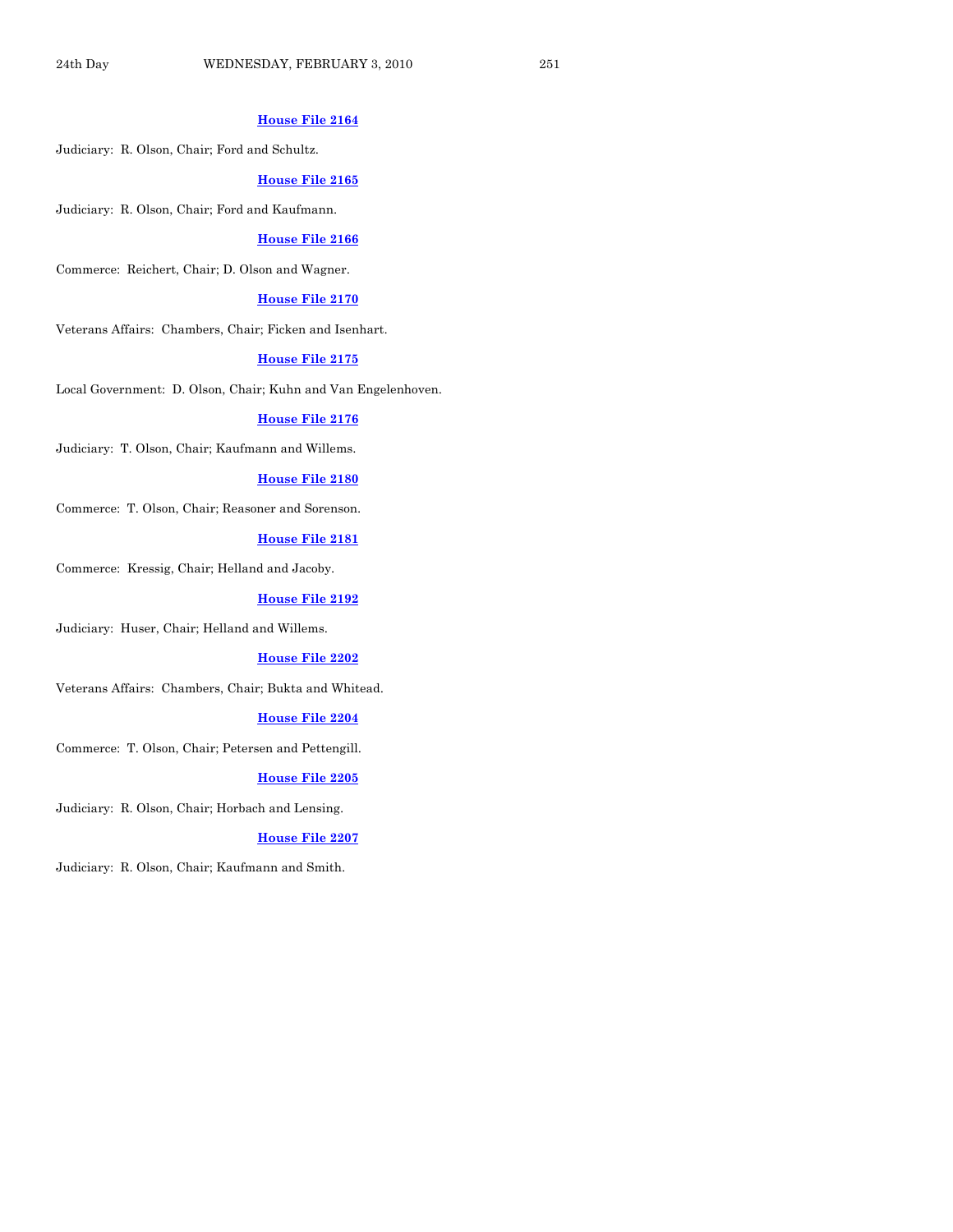#### **[House File 2213](http://coolice.legis.state.ia.us/Cool-ICE/default.asp?Category=billinfo&Service=Billbook&frame=1&GA=83&hbill=HF2213)**

Commerce: T. Olson, Chair; Petersen and Pettengill.

#### **[House File 2214](http://coolice.legis.state.ia.us/Cool-ICE/default.asp?Category=billinfo&Service=Billbook&frame=1&GA=83&hbill=HF2214)**

Commerce: T. Olson, Chair; Petersen and Windschitl.

#### **[House File 2222](http://coolice.legis.state.ia.us/Cool-ICE/default.asp?Category=billinfo&Service=Billbook&frame=1&GA=83&hbill=HF2222)**

Education: Wendt, Chair; Abdul-Samad and Cownie.

#### **[House File 2223](http://coolice.legis.state.ia.us/Cool-ICE/default.asp?Category=billinfo&Service=Billbook&frame=1&GA=83&hbill=HF2223)**

Human Resources: Hunter, Chair; Alons and Thede.

#### **[House File 2224](http://coolice.legis.state.ia.us/Cool-ICE/default.asp?Category=billinfo&Service=Billbook&frame=1&GA=83&hbill=HF2224)**

Human Resources: Abdul-Samad, Chair; Berry and Heaton.

#### **[House File 2225](http://coolice.legis.state.ia.us/Cool-ICE/default.asp?Category=billinfo&Service=Billbook&frame=1&GA=83&hbill=HF2225)**

Judiciary: R. Olson, Chair; Helland and Lensing.

#### **[House File 2226](http://coolice.legis.state.ia.us/Cool-ICE/default.asp?Category=billinfo&Service=Billbook&frame=1&GA=83&hbill=HF2226)**

Judiciary: Mertz, Chair; T. Olson and Schulte.

#### **[House File 2230](http://coolice.legis.state.ia.us/Cool-ICE/default.asp?Category=billinfo&Service=Billbook&frame=1&GA=83&hbill=HF2230)**

State Government: Taylor, Chair; Struyk and Willems.

#### **[House File 2231](http://coolice.legis.state.ia.us/Cool-ICE/default.asp?Category=billinfo&Service=Billbook&frame=1&GA=83&hbill=HF2231)**

State Government: Taylor, Chair; Quirk and Struyk.

#### **[House File 2237](http://coolice.legis.state.ia.us/Cool-ICE/default.asp?Category=billinfo&Service=Billbook&frame=1&GA=83&hbill=HF2237)**

Veterans Affairs: Ficken, Chair; Isenhart and Windschitl.

#### **[House File 2240](http://coolice.legis.state.ia.us/Cool-ICE/default.asp?Category=billinfo&Service=Billbook&frame=1&GA=83&hbill=HF2240)**

State Government: Lensing, Chair; Struyk and Taylor.

#### **[House File 2241](http://coolice.legis.state.ia.us/Cool-ICE/default.asp?Category=billinfo&Service=Billbook&frame=1&GA=83&hbill=HF2241)**

Public Safety: R. Olson, Chair; Baudler and Burt.

#### **[House File 2249](http://coolice.legis.state.ia.us/Cool-ICE/default.asp?Category=billinfo&Service=Billbook&frame=1&GA=83&hbill=HF2249)**

Local Government: Cohoon, Chair; Kuhn and Tjepkes.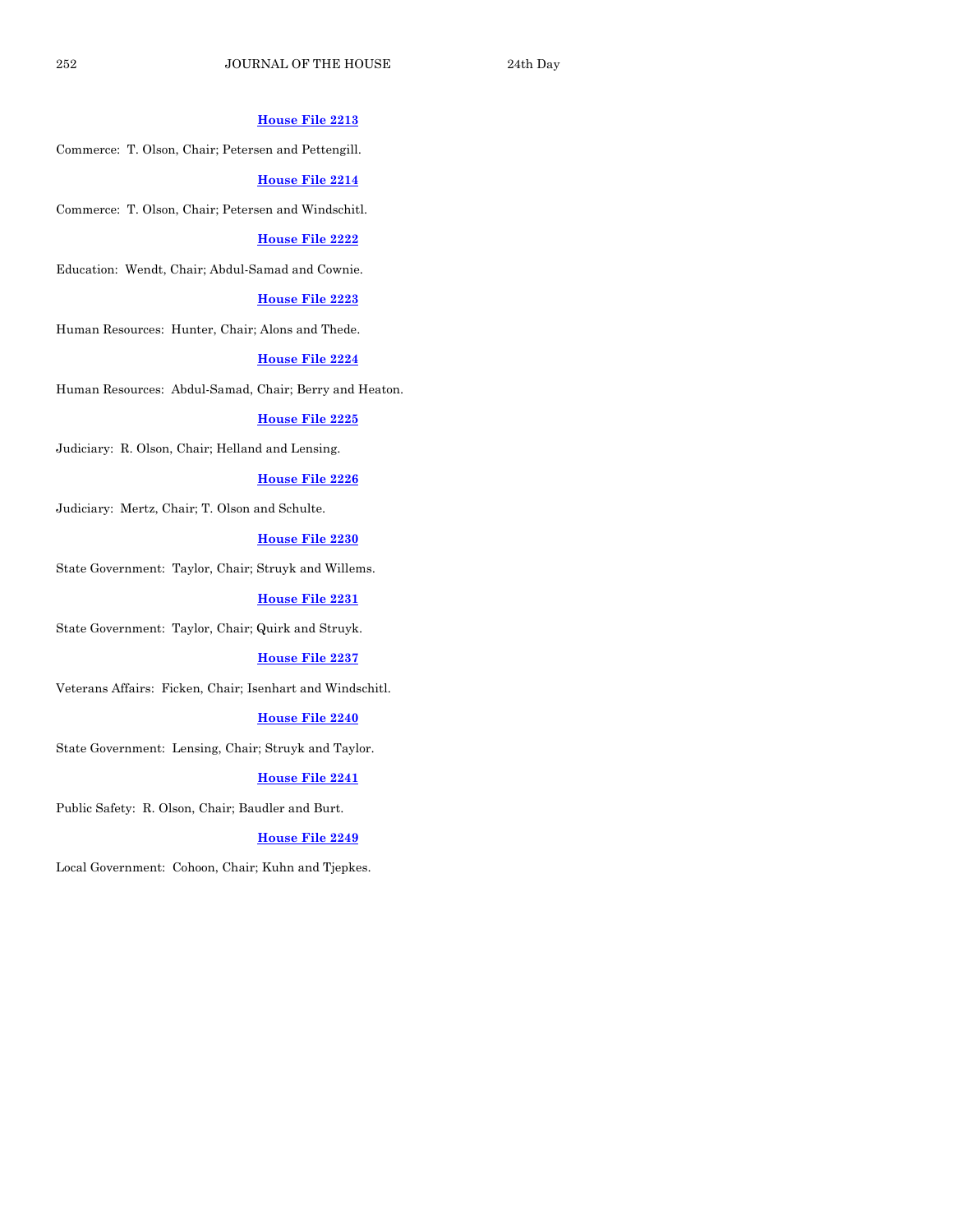#### **[House File 2262](http://coolice.legis.state.ia.us/Cool-ICE/default.asp?Category=billinfo&Service=Billbook&frame=1&GA=83&hbill=HF2262)**

State Government: Lensing, Chair; Frevert and Kaufmann.

#### **[Senate File 117](http://coolice.legis.state.ia.us/Cool-ICE/default.asp?Category=billinfo&Service=Billbook&frame=1&GA=83&hbill=SF117) Reassigned**

Human Resources: Steckman, Chair; Baudler and T. Olson.

#### **[Senate File 2088](http://coolice.legis.state.ia.us/Cool-ICE/default.asp?Category=billinfo&Service=Billbook&frame=1&GA=83&hbill=SF2088)**

State Government: Mascher, Chair; Gaskill, Kaufmann, Struyk and Taylor.

HOUSE STUDY BILL SUBCOMMITTEE ASSIGNMENTS

#### **[House Study Bill 680](http://coolice.legis.state.ia.us/Cool-ICE/default.asp?Category=billinfo&Service=Billbook&frame=1&GA=83&hbill=HSB680)**

Economic Growth: Thomas, Chair; Forristall and Jacoby.

**[House Study Bill 681](http://coolice.legis.state.ia.us/Cool-ICE/default.asp?Category=billinfo&Service=Billbook&frame=1&GA=83&hbill=HSB681)**

Human Resources: Heddens, Chair; L. Miller and Smith.

#### **[House Study Bill 682](http://coolice.legis.state.ia.us/Cool-ICE/default.asp?Category=billinfo&Service=Billbook&frame=1&GA=83&hbill=HSB682)**

Human Resources: Petersen, Chair; Alons and T. Olson.

#### **[House Study Bill 683](http://coolice.legis.state.ia.us/Cool-ICE/default.asp?Category=billinfo&Service=Billbook&frame=1&GA=83&hbill=HSB683)**

State Government: Gaskill, Chair; Roberts and Willems.

**[House Study Bill 684](http://coolice.legis.state.ia.us/Cool-ICE/default.asp?Category=billinfo&Service=Billbook&frame=1&GA=83&hbill=HSB684)**

Appropriations: Heddens, Chair; Heaton and Oldson.

**[House Study Bill 685](http://coolice.legis.state.ia.us/Cool-ICE/default.asp?Category=billinfo&Service=Billbook&frame=1&GA=83&hbill=HSB685)**

Agriculture: Reasoner, Chair; S. Olson and Wenthe.

#### **[House Study Bill 686](http://coolice.legis.state.ia.us/Cool-ICE/default.asp?Category=billinfo&Service=Billbook&frame=1&GA=83&hbill=HSB686)**

Labor: R. Olson, Chair; Horbach and Willems.

#### HOUSE STUDY BILL COMMITTEE ASSIGNMENTS

#### **[H.S.B. 687](http://coolice.legis.state.ia.us/Cool-ICE/default.asp?Category=billinfo&Service=Billbook&frame=1&GA=83&hbill=HSB687) Commerce**

Relating to charitable solicitations, by providing for registration requirements, providing for fees and appropriations, imposing penalties, and including effective date provisions.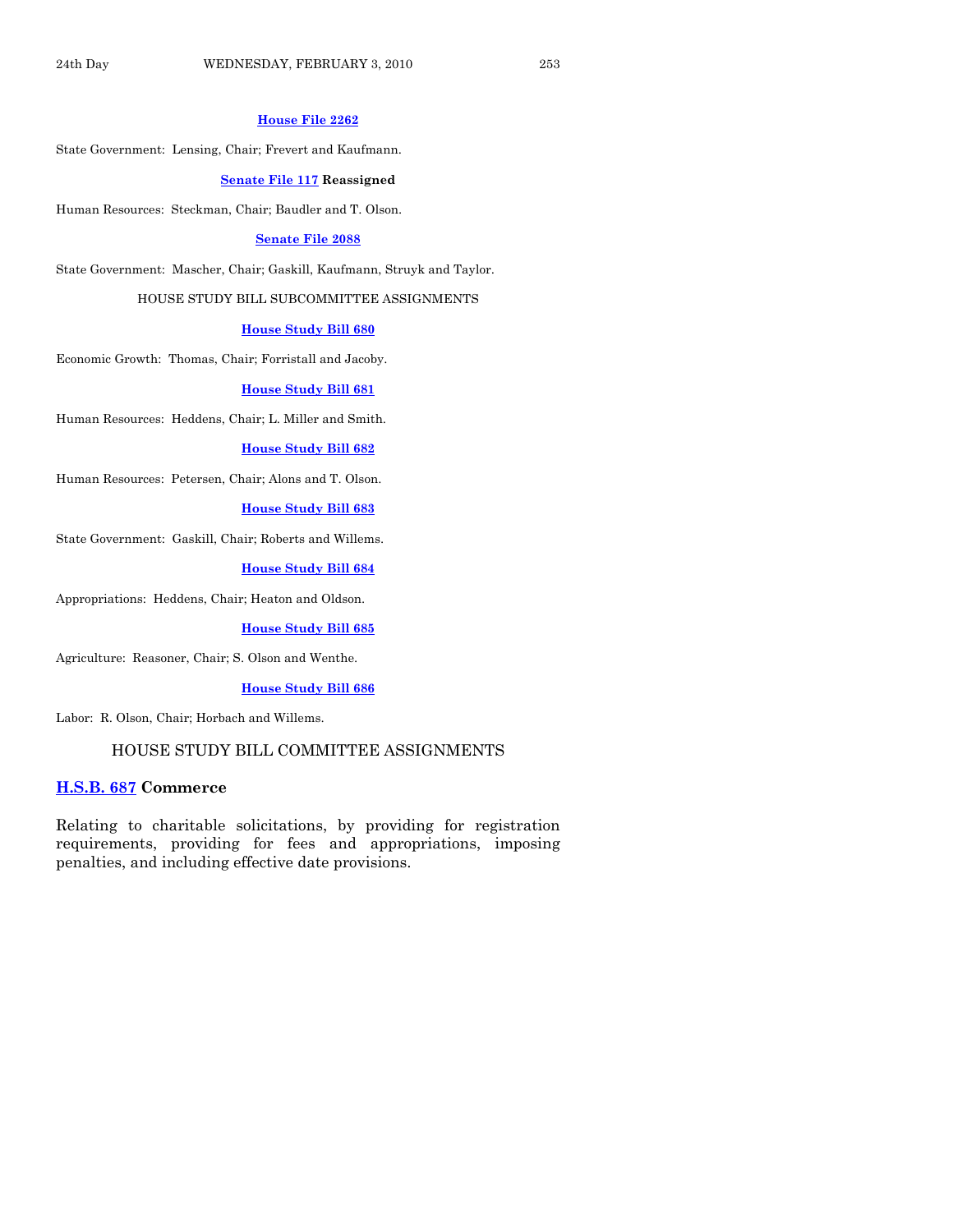#### **[H.S.B. 688](http://coolice.legis.state.ia.us/Cool-ICE/default.asp?Category=billinfo&Service=Billbook&frame=1&GA=83&hbill=HSB688) Agriculture**

Concerning weight limits for vehicles carrying grain, fertilizer, or agricultural chemicals on noninterstate highways.

#### **[H.S.B. 689](http://coolice.legis.state.ia.us/Cool-ICE/default.asp?Category=billinfo&Service=Billbook&frame=1&GA=83&hbill=HSB689) Human Resources**

Relating to prescription drug costs and practices and making penalties applicable.

#### **[H.S.B. 690](http://coolice.legis.state.ia.us/Cool-ICE/default.asp?Category=billinfo&Service=Billbook&frame=1&GA=83&hbill=HSB690) Agriculture**

Relating to grain transactions by regulating grain dealers and warehouse operators, providing for fees, and making penalties applicable.

#### **[H.S.B. 691](http://coolice.legis.state.ia.us/Cool-ICE/default.asp?Category=billinfo&Service=Billbook&frame=1&GA=83&hbill=HSB691) State Government**

Establishing a high performance certification program applicable to certain public buildings.

#### COMMITTEE RECOMMENDATIONS

 MR. SPEAKER: The Chief Clerk of the House respectfully reports that the following committee recommendations have been received and are on file in the office of the Chief Clerk.

#### MARK W. BRANDSGARD Chief Clerk of the House

#### COMMITTEE ON AGRICULTURE

**Committee Bill** (Formerly [House File 558\)](http://coolice.legis.state.ia.us/Cool-ICE/default.asp?Category=billinfo&Service=Billbook&frame=1&GA=83&hbill=HF558), providing for the taking of crops on land classified as a farm tenancy.

Fiscal Note is not required.

Recommended **Amend and Do Pass** February 3, 2010.

#### COMMITTEE ON EDUCATION

 **Committee Bill** (Formerly [House Study Bill 658\)](http://coolice.legis.state.ia.us/Cool-ICE/default.asp?Category=billinfo&Service=Billbook&frame=1&GA=83&hbill=HSB658), establishing a task force to review the present mission, structure, governance, and funding of the area education agencies.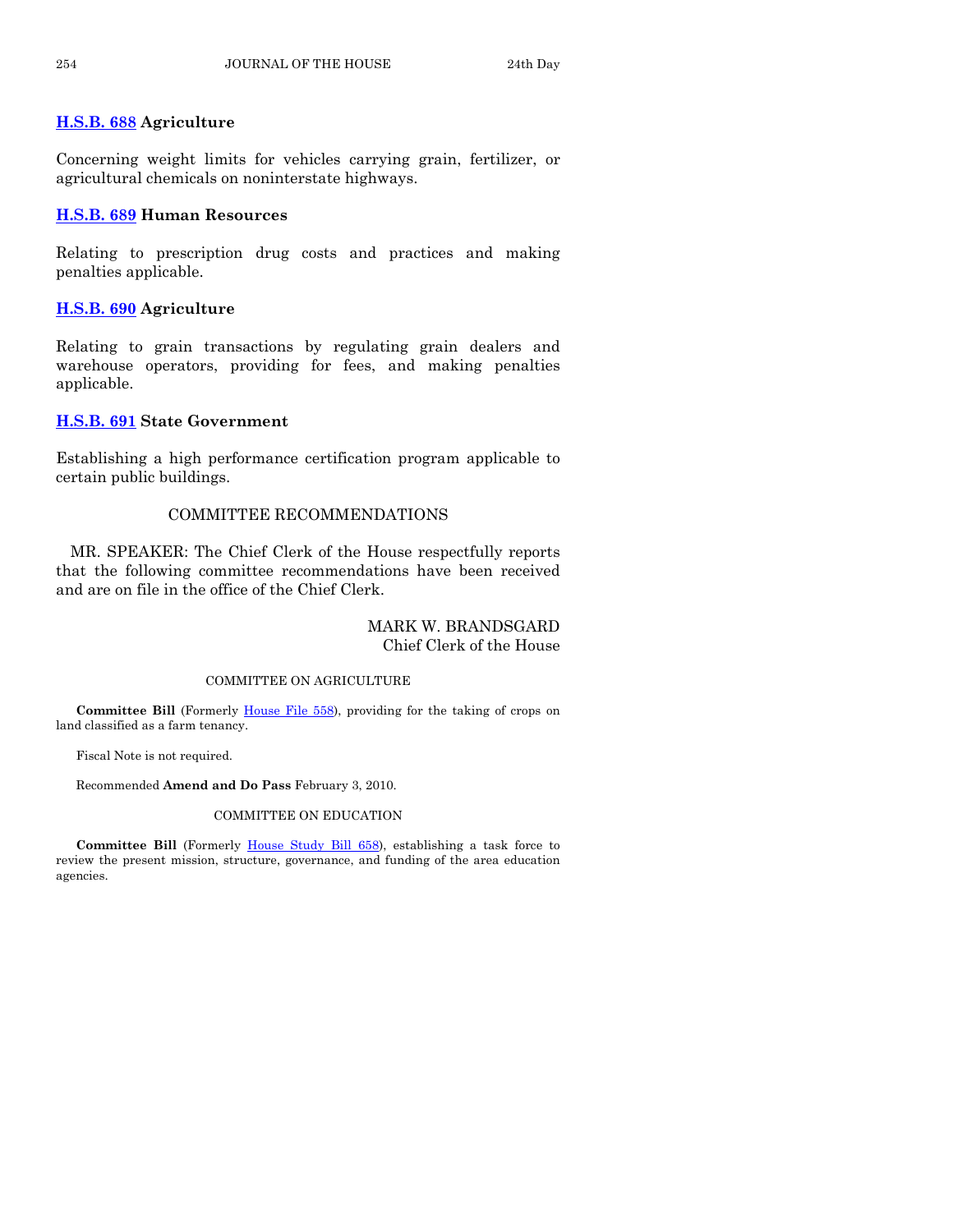Fiscal Note is not required.

Recommended **Do Pass** February 3, 2010.

#### COMMITTEE ON ENVIRONMENTAL PROTECTION

**[House File 785](http://coolice.legis.state.ia.us/Cool-ICE/default.asp?Category=billinfo&Service=Billbook&frame=1&GA=83&hbill=HF785),** a bill for an act relating to lead wheel weights on state-owned motor vehicles.

Fiscal Note is not required.

Recommended **Do Pass** February 1, 2010.

#### COMMITTEE ON LOCAL GOVERNMENT

 **Committee Bill** (Formerly [House File 2041\)](http://coolice.legis.state.ia.us/Cool-ICE/default.asp?Category=billinfo&Service=Billbook&frame=1&GA=83&hbill=HF2041), relating to the limitation on length of service for city development board members and including effective date provisions.

Fiscal Note is not required.

Recommended **Do Pass** February 3, 2010.

Committee Bill (Formerly [House Study Bill 546\)](http://coolice.legis.state.ia.us/Cool-ICE/default.asp?Category=billinfo&Service=Billbook&frame=1&GA=83&hbill=HSB546), relating to the approval and use of increased local sales and services tax revenues to fund urban renewal projects.

Fiscal Note is not required.

Recommended **Amend and Do Pass** February 3, 2010.

**Committee Bill** (Formerly [House Study Bill 632\)](http://coolice.legis.state.ia.us/Cool-ICE/default.asp?Category=billinfo&Service=Billbook&frame=1&GA=83&hbill=HSB632), relating to the collection of the use tax on manufactured housing, the licensing of manufactured home retailers, and making penalties applicable.

Fiscal Note is not required.

Recommended **Amend and Do Pass** February 3, 2010.

#### COMMITTEE ON PUBLIC SAFETY

 **Committee Bill** (Formerly [House Study Bill 542](http://coolice.legis.state.ia.us/Cool-ICE/default.asp?Category=billinfo&Service=Billbook&frame=1&GA=83&hbill=HSB542)), relating to activities of the department of public safety including regulating the storage of flammable and combustible liquids in aboveground storage tanks and retaining fees.

Fiscal Note is not required.

Recommended **Do Pass** February 3, 2010.

#### AMENDMENTS FILED

[H–8041](http://coolice.legis.state.ia.us/Cool-ICE/default.asp?Category=billinfo&Service=Billbook&frame=1&GA=83&hbill=H8041) [H.F. 2234](http://coolice.legis.state.ia.us/Cool-ICE/default.asp?Category=billinfo&Service=Billbook&frame=1&GA=83&hbill=HF2234) T. Olson of Linn [H–8042](http://coolice.legis.state.ia.us/Cool-ICE/default.asp?Category=billinfo&Service=Billbook&frame=1&GA=83&hbill=H8042) [H.F. 2076](http://coolice.legis.state.ia.us/Cool-ICE/default.asp?Category=billinfo&Service=Billbook&frame=1&GA=83&hbill=HF2076) Thomas of Clayton